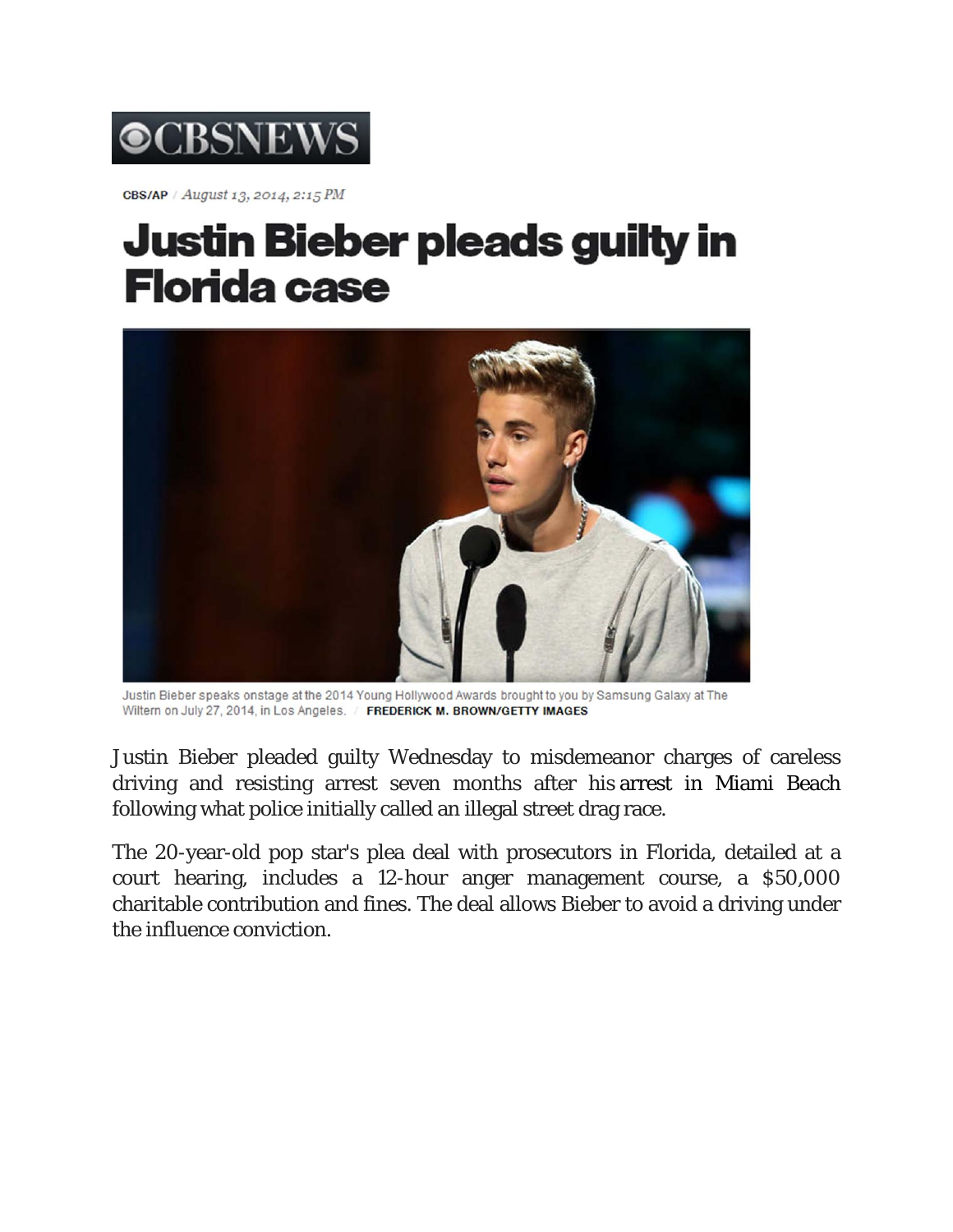

## **Justin Bieber**

Bieber was not present at the hearing before Miami-Dade County Judge William Altfield. Defense attorney Mark Shapiro said Bieber had already given the \$50,000 to a local children's charity.

Bieber was arrested early Jan. 23 in Miami Beach after what police described as an illegal street race between Bieber's rented Lamborghini and a Ferrari driven by R&B singer Khalil Amir Sharieff. Neither was charged with drag racing and there was little evidence they were even exceeding posted speed limits.

Alcohol breath tests found Bieber's level below the 0.02 limit for underage drivers, but urine tests showed the presence of marijuana and the anti-anxiety drug Xanax in his system. Bieber was also charged with resisting arrest after a profanity-laced tirade against police officers, as well as driving on an expired license.

The urine test itself became a battle between media companies, including The Associated Press, that sought access to video of the test and Bieber's lawyers arguing it was an invasion of privacy. Ultimately, Altfield ordered the video released with sensitive portions blacked out. Other police video depicted Bieber walking unsteadily during a sobriety test.



*Play* **VIDEO Justin Bieber arrest video made public**